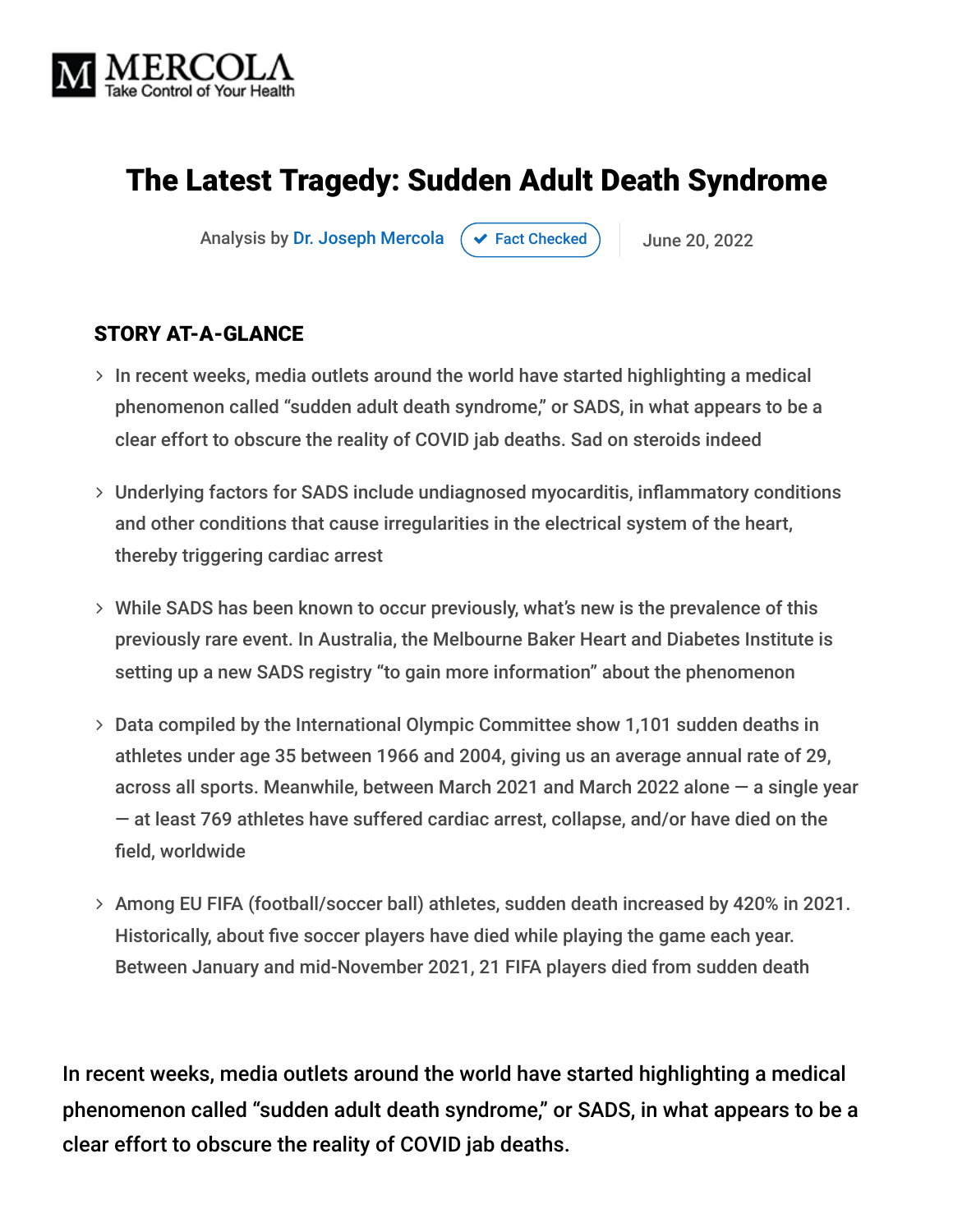SADS is also short for "sudden arrhythmic death syndrome,"<sup>1</sup> which was first identified in 1977. Underlying factors for SADS (both the sudden adult death and sudden arrhythmic versions) include undiagnosed myocarditis, inflammatory conditions and other conditions that cause irregularities in the electrical system of the heart, thereby triggering cardiac arrest.2,3,4 While SADS has been known to occur before, what's new is the prevalence of this previously rare event.

# Historical Prevalence of SADS

According to the British Heart Association, there are about 500 cases of SADS in the U.K. each year.<sup>5</sup> The British Office for National Statistics, on the other hand, show far fewer cases.<sup>6</sup> The ONS lists a total of 128 cases of SADS (all age groups, whether listed as cardiac-related or unknown) in 2016, 77 cases in 2017, 70 in 2018, 107 in 2019 and 139 cases in 2020.

While data on SADS incidence for 2021 and 2022 are hard to come by, incidence has apparently risen sufficiently enough to cause concern in some countries. Before the pandemic, SADS was the acronym for sudden arrhythmia death syndrome, which was rare and with scant research on it except to mention that it accounted for about 30% of unexpected cardiac deaths among young people. 7

But today, it's no longer rare and SADS is virtually on steroids as the numbers of sudden deaths in young adults pile up around the world. The numbers are so concerning that in Australia, for example, the Melbourne Baker Heart and Diabetes Institute is setting up a new SADS registry "to gain more information" about the phenomenon.<sup>8,9</sup>

According to a spokesperson, there are approximately 750 SADS cases per year in Australia. In the U.S., the average annual death toll from SADS is said to be around 4,000. 10

Since the rollout of the COVID jabs, the news has been chockful of reports of young, healthy and often athletic people dying "for no reason" and doctors claim to be "baffled"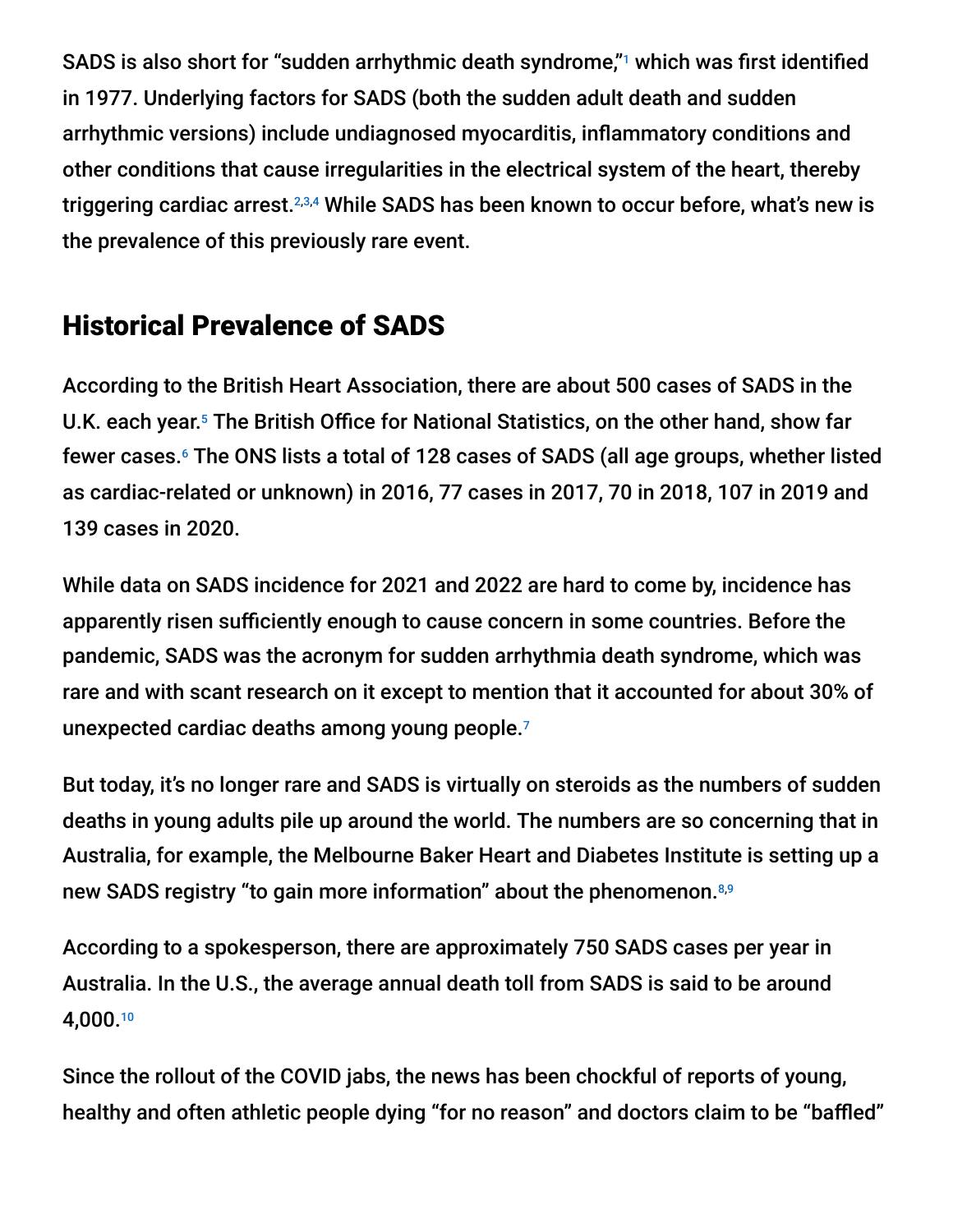by it. Doctors and scientists in Australia are even urging everyone under the age of 40 to get their hearts checked, even if they're healthy and fit.<sup>11</sup>

Any thinking person, on the other hand, can clearly see the correlation between the shots, which are now well-known for their ability to cause heart inflammation, and the rise in sudden death among young and healthy people.

## Hundreds of Athletes Have Collapsed and Died Post-Jab

Among athletes, sudden death incidence has historically ranged between 1 in 40,000 and 1 in 80,000.<sup>12</sup> An analysis<sup>13</sup> of deaths among competitive athletes between 1980 and 2006 in the U.S. identified a total of 1,866 cases where an athlete either collapsed from cardiac arrest and/or died suddenly. That's 1,866 cases occurring over a span of 27 years, giving us an annual average of 69 in the U.S.

Data<sup>14</sup> compiled by the International Olympic Committee show 1,101 sudden deaths in athletes under age 35 between 1966 and 2004, giving us an average annual rate of 29 sudden deaths, across all sports. Meanwhile, between March 2021 and March 2022 alone  $-$  a single year  $-$  at least 769 athletes have suffered cardiac arrest, collapse, and/or have died on the field, worldwide. 15

# **46 Among EU FIFA (football/soccer ball) athletes,**<br>sudden death increased by 420% in 2021 22 **sudden death increased by 420% in 2021."**

Good Sciencing, which is keeping a running total of athletic deaths post-jab puts the current number of cardiac arrests at 1,090 and total deaths at 715.<sup>16</sup> Several dozen more are pending confirmation that the athlete had in fact received the shot.

Among EU FIFA (football/soccer ball) athletes, sudden death increased by 420% in  $2021.^{17}$  Historically, about five soccer players have died while playing the game each year. Between January and mid-November 2021, 21 FIFA players died from sudden death.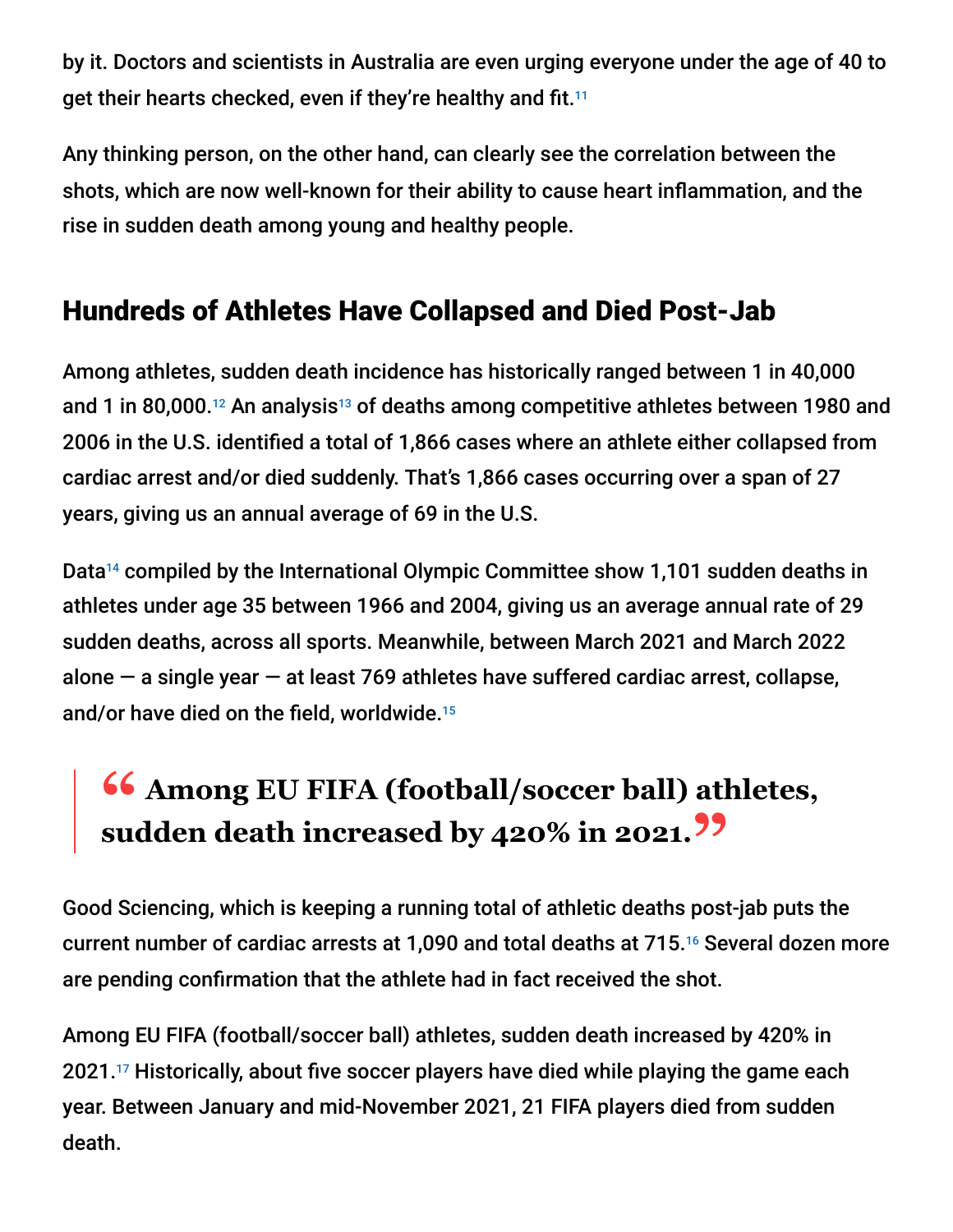### COVID Jab Clearly Associated With Heart Injury

An opinion piece in Frontiers in Sports and Active Living, published in April 2022, highlights the correlation between COVID jab-induced heart inflammation and sudden cardiac death in athletes: 18

*"Increased COVID-related SCD [sudden cardiac death] appears to be due, at least in part, to a recent history of infection and/or vaccination that induces inflammatory and immune impairment that injures the heart.*

*An unhealthy lifestyle that may include poor diet or overtraining may likely be a contributing factor. The seeming increased incidence of myocarditis and pericarditis during COVID-19 and in the post-vaccination period, and SCD, poses a serious risk to not only athletes but all others and is a cause for alarm.*

*As the population ages and the popularity of running, cycling, and other endurance sports increases, the burden of SCD risk can potentially grow as well. A strong focus on both health and fitness should be a loud and clear public health message."*

### The Signal That Cannot Be Silenced

In a June 13, 2022, Substack article, Dr. Pierre Kory also commented on this latest effort to explain away COVID jab deaths: 19

"I recently posted a deeply referenced compilation<sup>20</sup> of evidence detailing the *historic humanitarian catastrophe that has slowly unfolded within most advanced health economies across the world. Caused by a global mass vaccination campaign led by the Pharma masters of BMGF/WHO/CDC that illogically (but profitably) targeted a rapidly mutating coronavirus.*

*They did it with what turned out to be the most toxic protein used therapeutically in the history of medicine. In vials mixed with lipid nanoparticles, polyethylene glycol and who knows what else.*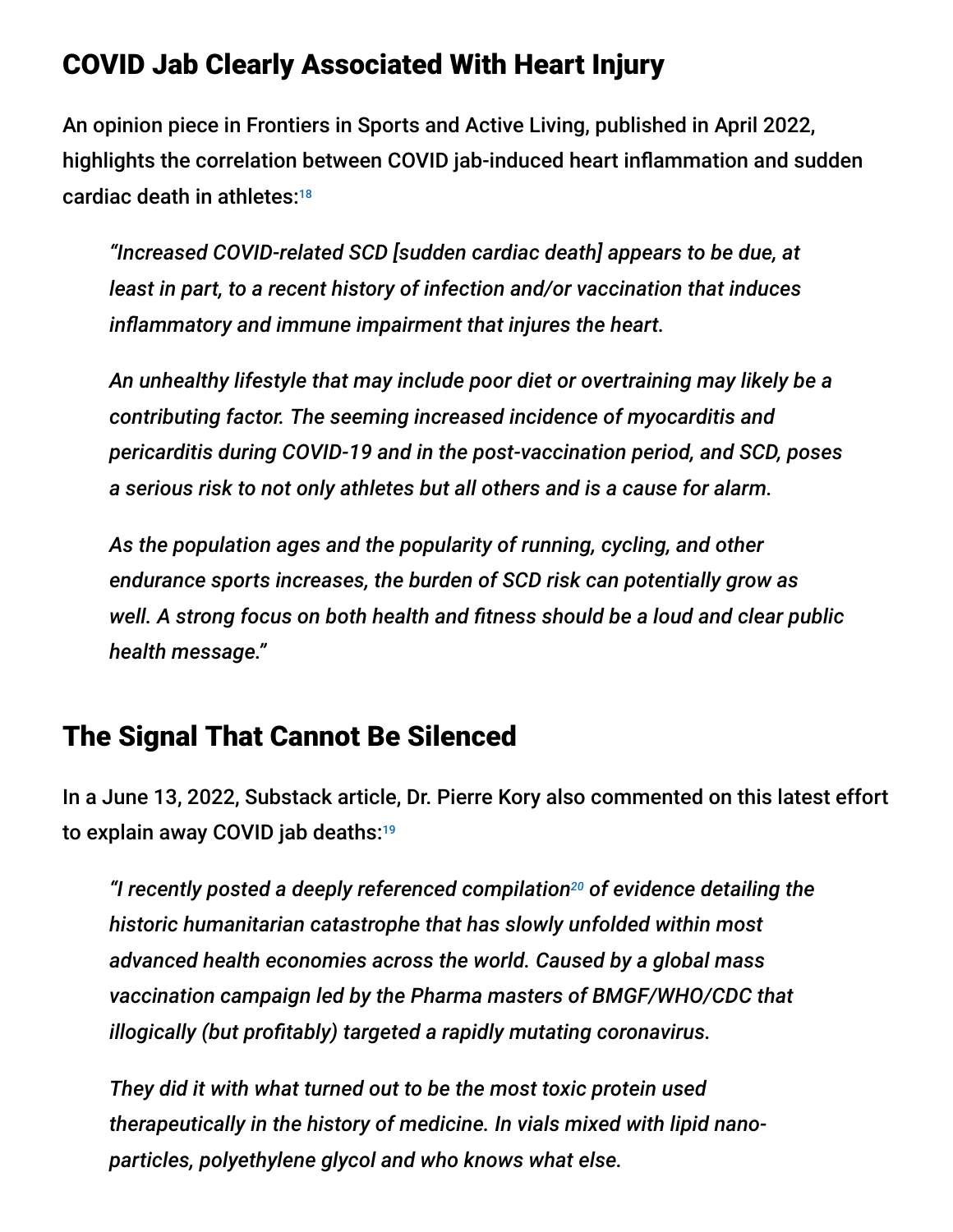*I cited studies and reports showing massive increases in cardiovascular deaths and neurologic (and other) disabilities amongst working age adults, beginning in 2021 only.*

*A disturbing signal screaming from the original clinical trials data, VAERS 21* data, $^{22}$  life insurance data, $^{23}$  disability data, $^{24}$  reports of cardiac arrests of professional athletes,<sup>25</sup> rises in ambulance calls for cardiac arrests in pre-heart attack age young people,<sup>26</sup> and the massive increases in illnesses and data manipulations<sup>27</sup> in Department of Defense databases.

*As these events become more and more recognized by the average citizen (and occasional journalist), a new pathetic 'Disinformation Campaign' was launched in response trying to blame all the young people dying as simply a need for increased awareness of the rare condition called Sudden Adult Death Syndrome (SADS), rather than examples of the legions dying from the vaccines.*

*The fact checkers also came out in support of this narrative, branding anyone who thinks the vaccines are the cause of SADS as a conspiracy theorist ...*

*What is nauseating is the tone of purported good intention within these articles, informing folks that if you are related to someone young who died suddenly you should go see a cardiologist to make sure you don't have an abnormal EKG.*

*After it turns out normal, they will assuredly tell you to get vaccinated, an absurdity atop a mountain of absurdities caused by our bio-medical-media industrial complex over the past 2+ years."*

#### Diseases 'Suppressed by COVID' Make Comebacks

Media are also trying to write off increases of other diseases as something other than COVID jab-related. "Diseases Suppressed During COVID Are Coming Back in New and Peculiar Ways," CNBC reported June 10, 2022.<sup>28</sup>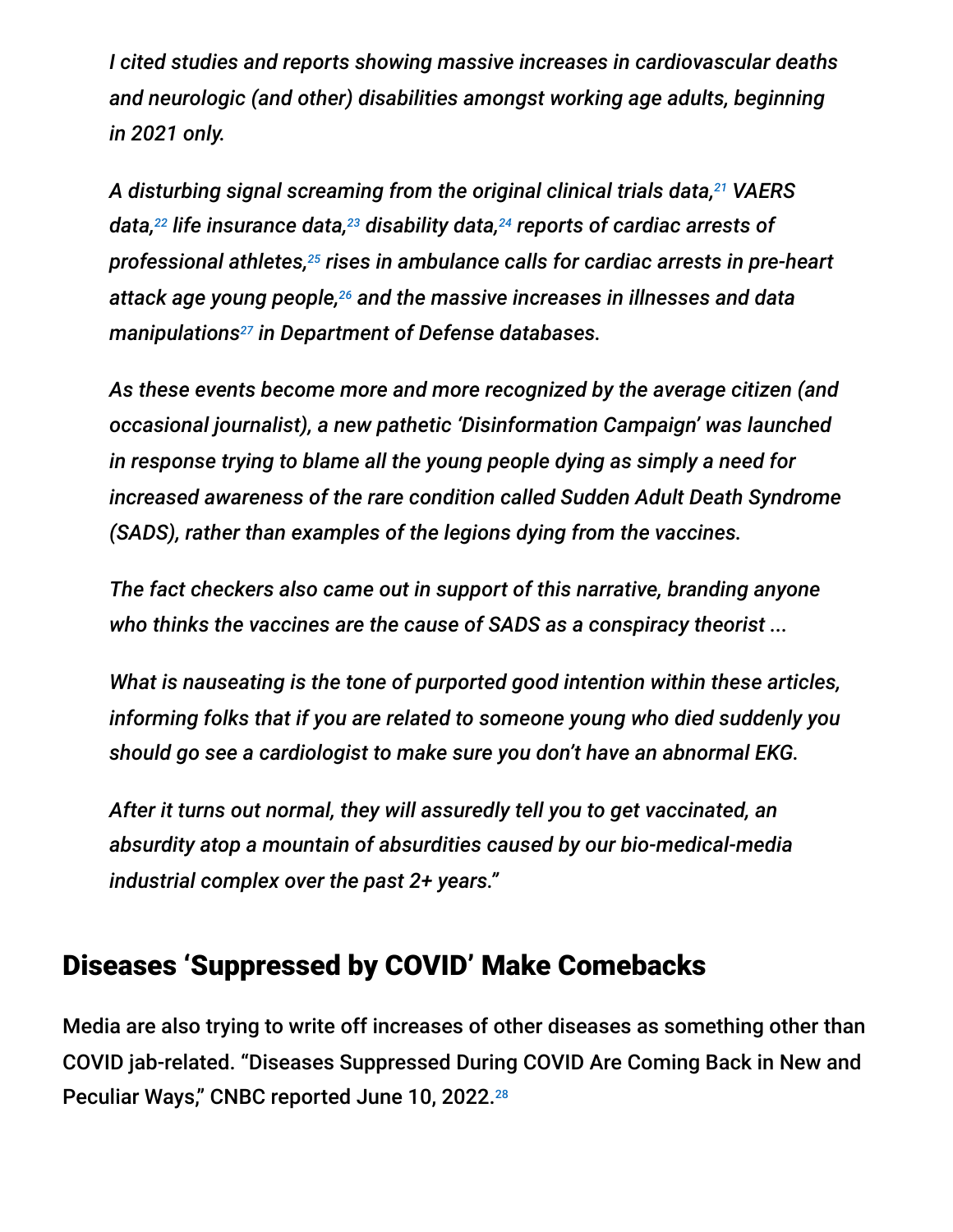The article goes on to discuss how viruses other than SARS-CoV-2 are now "rearing their heads in new and unusual ways." Influenza, respiratory syncytial virus (RSV), adenovirus, tuberculosis and monkeypox have all "spiked and exhibited strange behaviors in recent months," CNBC notes.

No mention is made, however, of the fact that the COVID jab has been linked to vaccineacquired immunodeficiency (lowered immune function), rendering you more susceptible to infections and chronic diseases of all kinds, including autoimmune diseases. $^{29}$  MIT [research scientist Stephanie Seneff explains the mechanisms for this in "](https://takecontrol.substack.com/p/covid-vaccines-and-neurodegenerative-disease?s=r)**COVID Vaccines and Neurodegenerative Disease**."

The COVID jab has also been shown to activate latent viruses, including hepatitis C, $^{\rm 30}$ cytomegalovirus,<sup>31</sup> varicella-zoster<sup>32</sup> and herpes viruses.<sup>33</sup> Not surprisingly, Moderna is now working on a new vaccine for "latent cytomegalovirus prevention." 34

This is yet another case of a drug company creating a "remedy" against a health problem their own product was responsible for creating in the first place. CNBC, meanwhile, cites "health experts" who attribute lowered immunity to COVID lockdowns, mask wearing and missed childhood vaccinations. 35

Amputations of arms, legs, fingers and toes  $-$  consequences of post-jab blood clots  $$ are also being written off as something else.<sup>36</sup> In this case, media are blaming it on high cholesterol,<sup>37</sup> totally ignoring the fact that high cholesterol has been prevalent for decades, and only now are people losing their extremities in shocking numbers.

Spikes in blood clots and strokes, meanwhile, are being blamed on smoking, pregnancy and contraceptives, $38$  even though blood clots and strokes are among the most common side effects of the COVID jab. Most ridiculous of all, however, is the claim that a "newlydiscovered, highly reactive" chemical in the earth's atmosphere is suspected of triggering heart disease. 39

To anyone with half a brain, it's clear that government authorities and media are doing everything they can to shift blame away from what is the most obvious culprit, namely the COVID shots.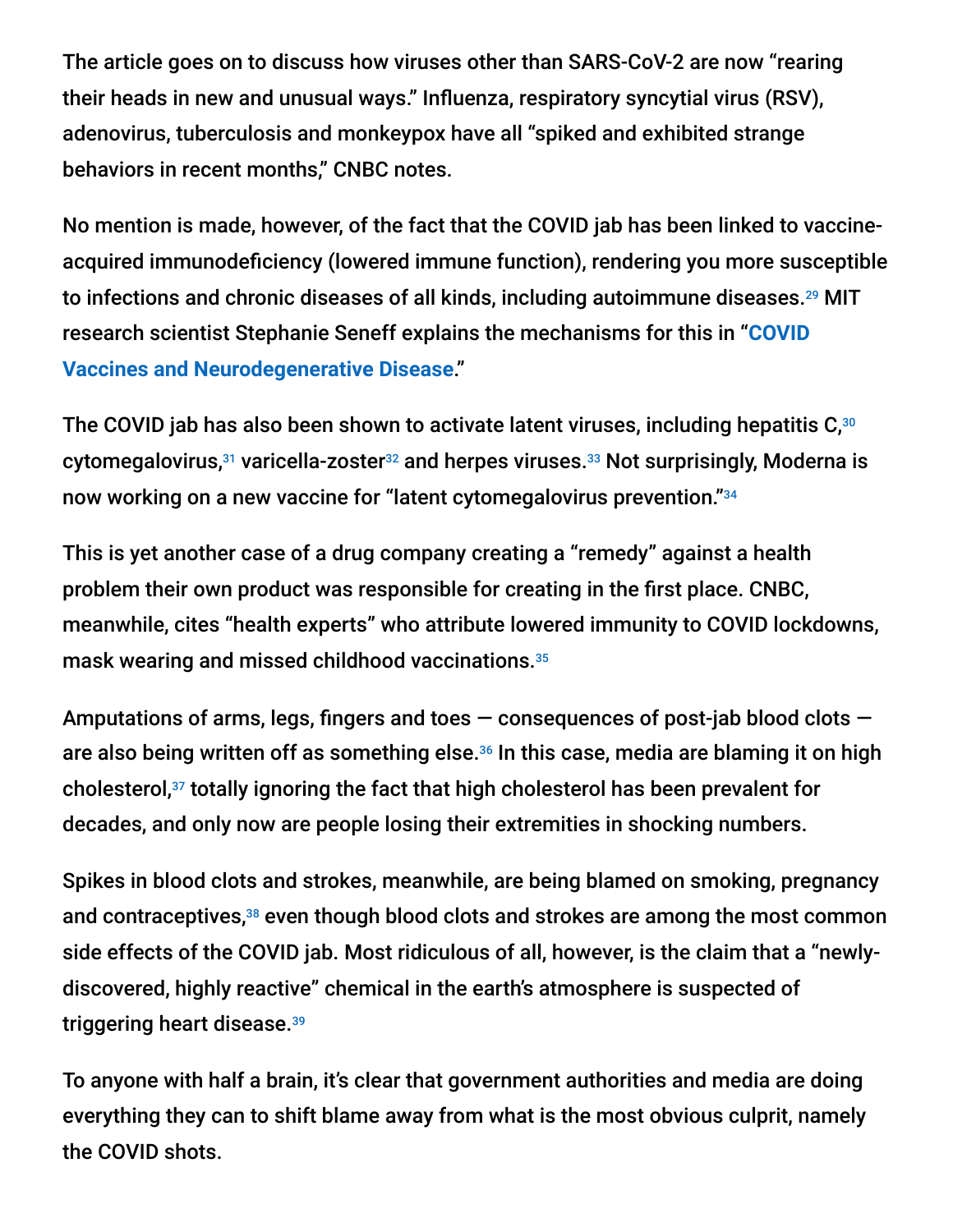All the diseases and conditions they're now blaming on everything from cholesterol to mysterious atmospheric chemicals are known side effects of the jab. The elephant in the room is so gigantic, you can't even get around it anymore. It's pressing us against the walls.

### Nursing Reports From the Frontlines

In his June 13, 2022, Substack article,<sup>40</sup> Kory also shares insider information from a senior ICU and ER nurse who suffered blood clotting injuries, spontaneous unstoppable bleeding and cervical lymph node enlargement following her second Pfizer dose.

She filed a report with the Vaccine Adverse Event Reporting System (VAERS), which has since vanished. The batch numbers for the shots she received were associated with bad neurological responses and clotting. She also lost her hematologist-oncologist to vaccine injury.

While only in his early 40s, he's now too injured to practice. "He was a 'true believer' and in denial until it was him who was the injured patient," she told Kory.

The major cancer hospital where she works now have caseloads "in the thousands," she says, whereas before the average caseload was between 250 and 400 in any given quarter. They don't even have enough beds or infusion space to treat them all, and radiation treatments are backlogged.

All kinds of cancers are showing up  $-$  brain, lymph, stomach, pancreas, blood and even EYE cancers, "especially in younger people recently vaxxed." Strokes are also "way up" in people with no risk factors or comorbidities. In an email to Kory, she wrote: 41

*"Ask me anything. I'll tell you inside scoop from the floors and suites. This has to stop. They need to admit the fraud and crime and STOP. The liability must be lifted, mandates ended. They KNOW NOW and many KNEW THEN.*

*Don't know if you'll even read this, but I follow all of you on substack and Twitter — those not banned yet! — and read ALL the data. I've been a lab rat myself*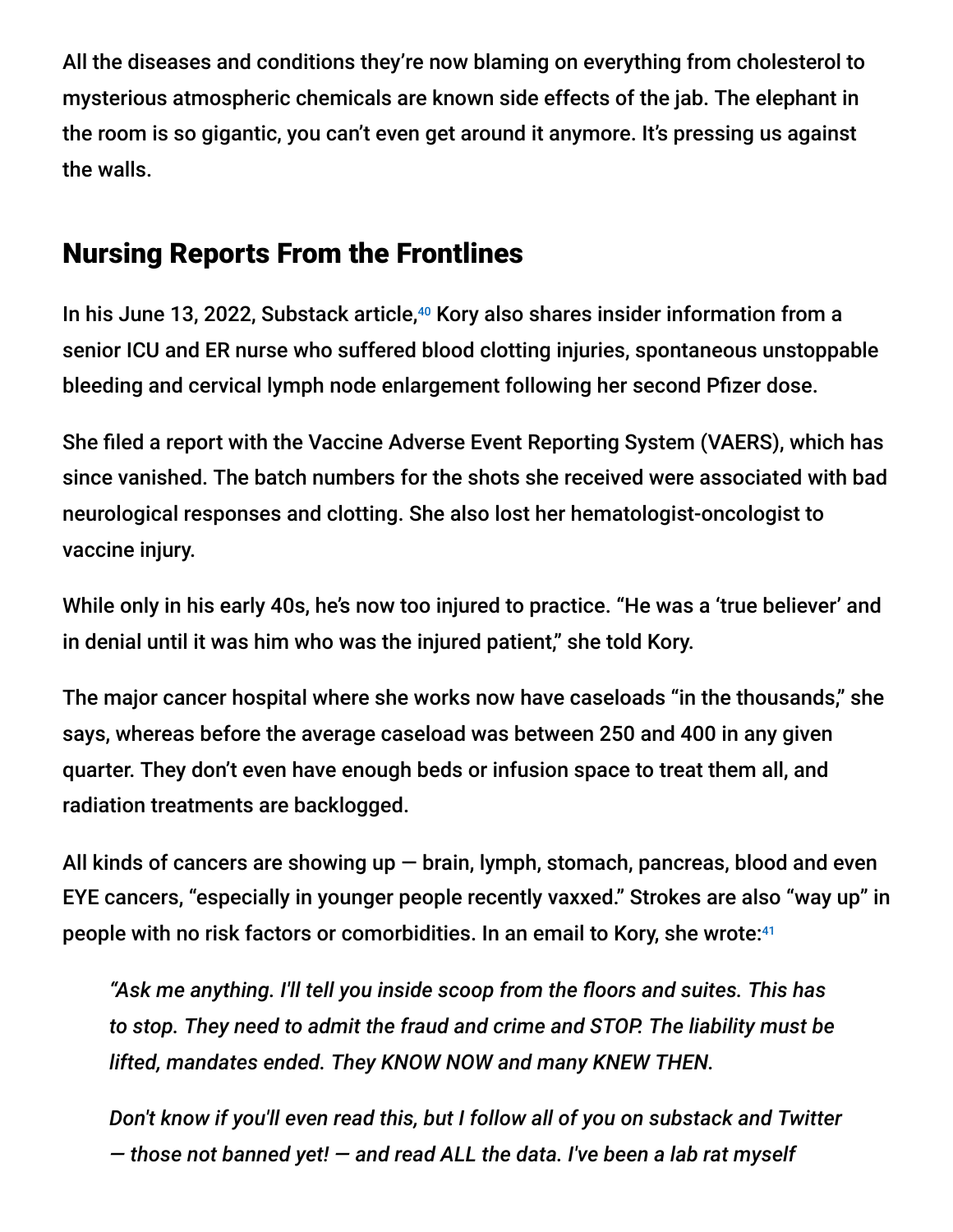*from an issue from a car accident years back — I know the process. So much fraud."*

In a follow-up email, the unnamed nurse continued:

*"Lost 4 practitioners to serious side effects of 'strongly encouraged' boosters. 2 hospitalized, one in MICU ... All in early 30s to mid-40s. They had no need for boosters ... All had COVID previous, N antibodies fully measurable."*

### Cardiac Anomalies Abound

Her colleagues in the cardiac unit also report "many anomalies ... that never existed before," including massive thrombi that fill the entire artery. Some embalmers have documented this never-before-seen phenomenon.<sup>42</sup> They also can barely keep up with the unprecedented number of cardiac arrests. Kory writes: 43

*"She told me ... that on some night shifts, nurse teams are seeing more cardiac arrests in a single shift than ever before and in unprecedented younger age patients.*

*On some shifts, they have had so many that the 'crash carts' are rolled straight from one arrest to another because pharmacy, especially on night shifts, are not able to re-stock fast enough. This situation has happened maybe once in my whole career, when two arrests happened on the same floor or unit within a short time period."*

And, while medical staff still are not speaking out publicly, the reality of the situation appears to be dawning inside the hospital walls, in private conversations between staff. Even there, however, nurses speak in code for fear of reprisal, referring to COVID jab injuries only as "that issue."

The nurse pointed out that, now, the vaccination status is clearly marked at the top of the first screen of the patient's medical record when the shot is suspected or known to